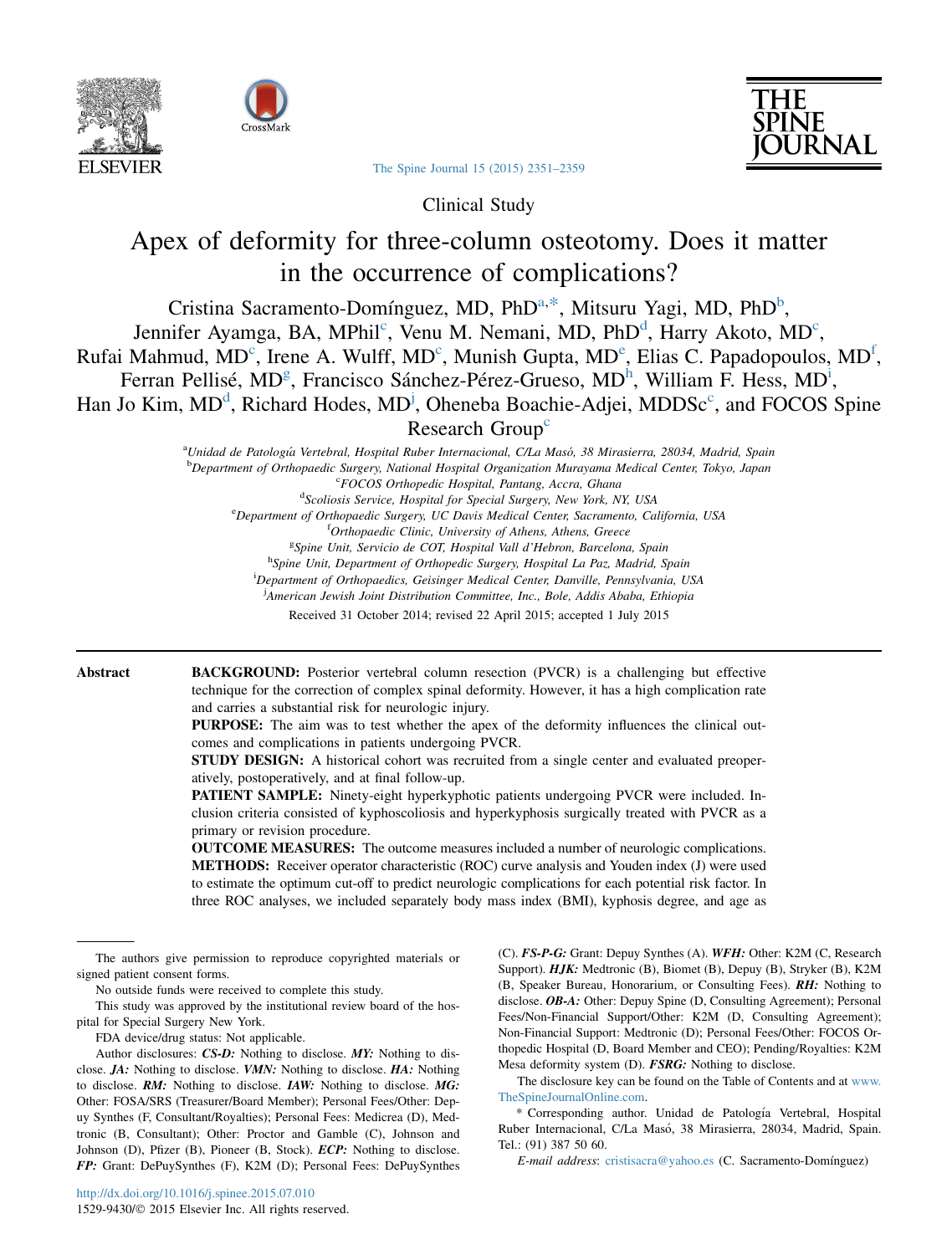independent variables and neurologic complications as the dependent variable. Logistic regression was used to estimate the odds ratios (ORs) and construct 95% confidence intervals (CIs). RESULTS: Among the 98 patients, the etiologies were: post infectious (50), congenital (31), and others (17). The averages were: age  $14\pm6.5$  years, BMI 20 $\pm10$  kg/m<sup>2</sup>, American Society of Anesthesiologists  $3\pm0.7$ , forced vital capacity  $76\pm23\%$ , fusion levels  $10\pm3$ , estimated blood loss 1,319 $\pm720$ mL, surgical time  $375\pm101$  minutes, and preoperative localized kyphosis  $104\pm30^\circ$ . Thirty-three patients had abnormal preoperative neurologic status. Major complications occurred in 46 patients (neurologic in 25). The apex of kyphosis was proximal thoracic T1–T5 (five patients), thoracic (TH) T6–T9 (17 patients), thoracolumbar T10–L2 (55 patients), and lumbar L3–S1 (nine patients). The level of apex and BMI were independent risk factors for neurologic complications: TH apex (OR: 101.30, 95% CI: 1.420-infinite; p=.037); BMI (OR: 1.92, 95% CI: 1.110-infinite; p=.026). CONCLUSIONS: Posterior vertebral column resection for severe spine deformity is technically demanding and carries a substantial risk. The apex is a variable that influences the occurrence of neurologic complications, and the presence of a TH apex in particular could be a preoperative risk factor for neurologic complications.  $\oslash$  2015 Elsevier Inc. All rights reserved.

Keywords: Kyphosis; Kyphoscoliosis; Vertebral column resection osteotomy; Pediatric deformity; Neurologic complications

# Introduction

Vertebral column resection (VCR) was popularized by Bradford in 1987 who described a circumferential vertebral column resection as a combined anterior/posterior procedure for severe rigid spinal deformities and severe imbalance of the trunk [1–3].

Later, Suk et al. in 2002 described the VCR through a posterior-only approach for correction of fixed lumbosacral deformities as a procedure to reduce the morbidity related to the anterior approach, the amount of surgical blood loss, the surgical procedure time. It also allows the translation of spinal column to restore normal spinal alignment  $[4,5]$ . In the last decade, the three-column osteotomy has become popular among spine surgeons as a technically demanding but effective procedure for the management of severe rigid spinal deformities [6].

More recently, Lenke et al. [7–9] have described in detail the surgical technique for posterior vertebral column resection (PVCR) and have evaluated the surgical outcomes and the associated complications in a large series.

Posterior-only three-column osteotomy procedures are associated with high complication rates and carry a significant risk for neurologic injury. Minimizing complications and optimizing outcomes should be essential goals of spine deformity surgery.

Several potential risk factors for neurologic complications have been reported; however, the relationship of the level of the apex of the deformity and the risk for neurologic complications has not been reported to our knowledge. During VCR, the site of resection is always at the apex of the deformity. The extent of resection depends on the number of vertebrae involved in the localized deformity, the extent of compression of the spinal cord, and the amount of deformity correction that is needed.

The purpose of this study was to review the clinical outcomes and complications in hyperkyphotic deformity patients undergoing corrective spine surgery with PVCR and to determine whether there is an association between the risk for overall or neurologic complications and the apex of the deformity.

#### Materials and methods

Institutional review board approval was obtained for this retrospective review of data collected prospectively in consecutive patients with severe kyphoscoliosis and hyperkyphosis surgically treated with PVCR as a primary or revision procedure from 2002 to 2013.

#### Patients, clinical, and radiographic parameters

Clinical and radiographic data of a total cohort of 98 patients were evaluated. Data collected included morphometric variables such as age, weight, height, and body mass index (BMI). Other variables evaluated were etiology, American Society of Anesthesiologists classification, forced vital capacity, preoperative neurologic status, and intraoperative variables such as operating room time, estimated blood loss (EBL), number of levels fused, and complications.

Radiographic measures were made from 36-inch, standing anteroposterior, and lateral radiographs and were reviewed preoperatively, immediately postoperatively, and at final follow-up to assess the deformity correction and complications related to the procedure. The radiologic parameters evaluated were Cobb angle of major and minor coronal curves, angle of maximum kyphosis, levels involved in localized kyphosis (LK), and location of the apex of the deformity. We categorized the level of the apex as: proximal thoracic (PT) T1–T5; thoracic (TH) T6–T9; thoracolumbar (TL) T10–L2, and lumbar (L) L3–S1.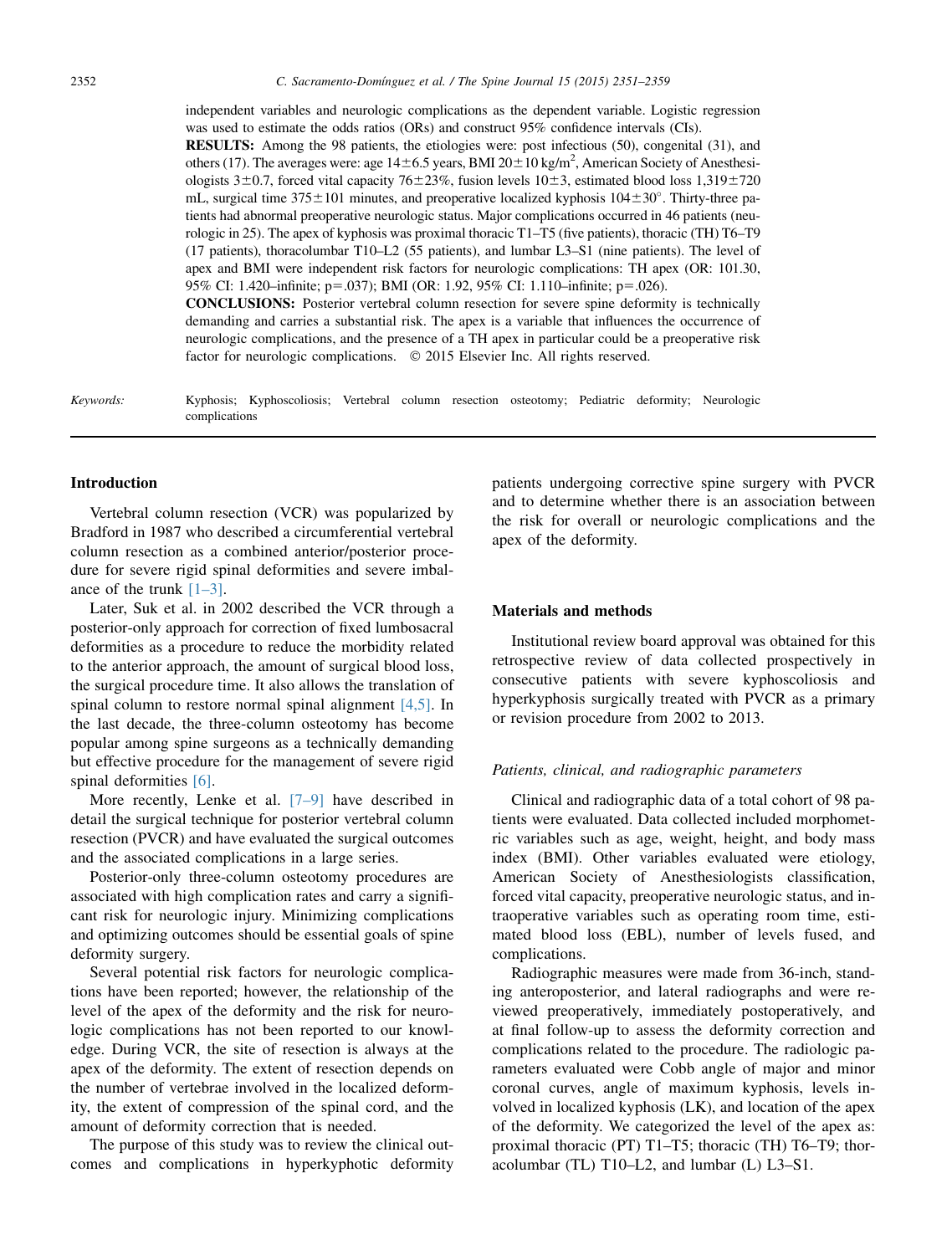#### Surgical technique

Patients were placed in a prone position with bolsters at nipple line, and distal bolsters at the proximal thighs. In all patients, pre- and post-positioning baseline intraoperative neuromonitoring (IONM) was obtained, consisting of both transcranial motor evoked potentials and somatosensory evoked potentials. A standard posterior approach to the spine was performed and meticulous dissection undertaken to expose the lateral wall of the vertebral body (ies).

- a. The VCR technique included exposing the apical segment(s), gaining segmental fixation using pedicle screws at every level, and then performing bilateral costotransversectomies removing the medial 2 to 3 cm of the apical ribs, including the rib head and transverse processes. The neurovascular bundle(s) at the apex is ligated and divided in TH VCRs and preserved in lumbar VCRs.
- b. A laminectomy of the apical vertebra(ae) is performed. The superior and inferior margins of the laminectomy are undercut to avoid dural impingement during osteotomy closure. As much as 5-cm wide laminectomy has been performed and shortened to 1 cm without a neurologic deficit. It is also important to remove any scar tissue on the dura to prevent mechanical compression of the cord or dura during the shortening process.
- c. The posterior bone resection is extended to the base of the pedicles. Before initiating the anterior column portion of the osteotomy itself, a temporary rod is placed on one side (in anticipation of the destabilization produced by the PVCR). A wedge-shaped vertebral resection with superior and inferior borders parallel to the screws just superior and inferior to osteotomy site was performed using an osteotome or a high-speed burr to outline osteotomy. The posterior wall is preserved. This step is repeated for the opposite side after switching the temporary rod. The posterior wall is the last segment removed to complete the circumferential spinal decompression and resection. A posterior vertebral wall cutter and impactor are used to depress the posterior wall anteriorly.
- d. It is critical to combine posterior column shortening with anterior column lengthening to avoid buckling of the cord or dura. Once the desired correction is achieved, a cage is placed anteriorly followed by posterior compression to engage the cage to prevent dislodgement. Posterior column shortening of as much as 3 to 4 cm was safely achieved in our series without a neurologic deficit.
- e. Throughout the procedure, a temporary rod is always kept on one side until the final rods are placed.
- f. There were no instances of IONM loss during the division of the TH nerve roots. Monitoring changes occasionally occurred with cord stretching and hypotension. This almost always resolved with shortening

# **EVIDENCE METHODS**

#### Context

The authors sought to evaluate the influence of the apex of spinal deformity on outcomes and complications rates following posterior vertebral column resection (PVCR). This was a retrospective review of 98 patients treated at a single center.

#### Contribution

The authors report the level of the apex of spinal deformity and BMI were independent risk factors for neurological complications in their final adjusted analysis. The authors maintain that patients with an apex of deformity within the thoracic spine are at the greatest risk for complications

#### Implications

This study provides important information that can be used to inform patients regarding complication risk and to manage expectations in the perioperative period. It also represents one of the largest series on this topic and may very well be the best available evidence at this time. Nonetheless, as a retrospective work derived from a single center, this study is subject to both selection and indication bias. In addition, the statistical testing may have been overly robust given the less than 100 patients included in the study sample. As a result, some of the statistically significant findings may be spurious. Further confirmatory testing in other work of a multi-center nature is likely necessary.

—The Editors

and elevation of mean arterial blood pressure to above 80 mm Hg.

g. Deformity correction is achieved with sequential rod exchanges and in situ contouring of the rod and gradual straightening with each exchange until the desired correction and shortening is achieved [2,10].

During the procedure, special care is taken to control epidural bleeding using hemostatic products such as Floseal Hemostatic Matrix (Baxter, Baxter and Floseal are registered trademarks of Baxter International Inc, Fremont, CA, USA), Gelfoam (Gelfoam absorbable gelatin compressed sponge is a registered mark of Pfizer Inc, New York, NY, USA), and cottonoids. Moreover, a series of IONM recordings are taken to ensure cord functioning. The mean arterial blood pressure is usually kept at greater than or equal to 80 mm Hg depending on IONM responses.

#### Statistical analysis

We performed a descriptive analysis and overall summary statistics of quantitative variables, which were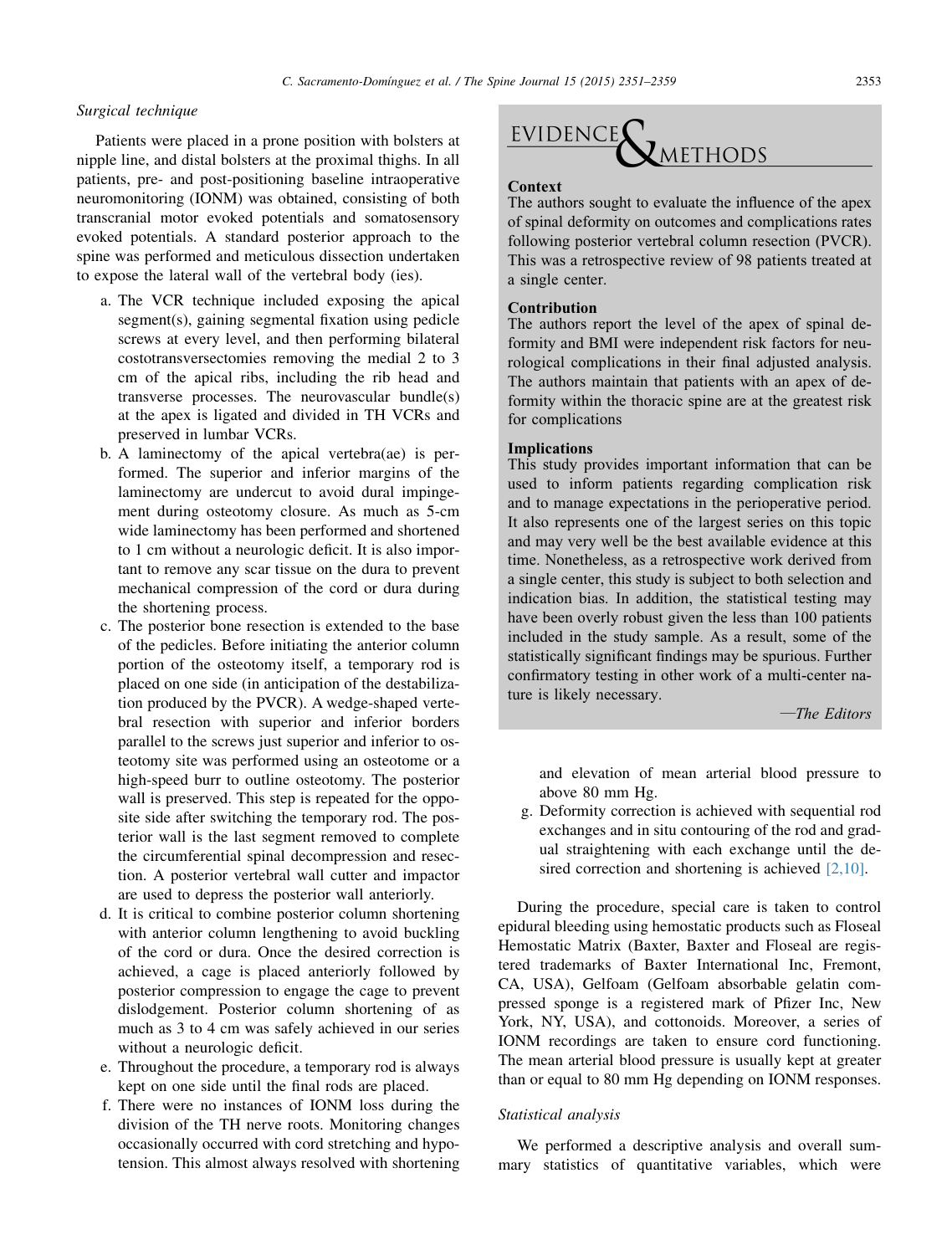described with means, standard deviations, and qualitative variables with frequencies and percentages.

We used Mann-Whitney tests to compare patients according to the apex of the deformity (TH vs. L) in EBL and operating room time.

Receiver operator characteristic (ROC) curve analysis was used to estimate the optimum cut-off to predict postoperative complications. In three ROC analyses, we included separately BMI, amount of kyphosis, and age as the independent variables and neurologic complications as classification variable. We included intraoperative neurologic complications as neurologic complications. The cut-off in each independent variable was estimated with the Youden index J (J=sensitivity+specificity-1). We calculated sensitivity, specificity, positive, and negative likelihood ratios, and 95% confidence intervals (CIs) for the optimum cutoff in each independent variable.

Logistic regression analysis was used to estimate odds ratios (ORs) and construct 95% CIs. The dependent variable was intraoperative neurologic complications, and the independent variables were determined based on the Youden index of each potential risk factor: age  $(>11$  years); BMI ( $>$ 20 kg/m<sup>2</sup>); amount of kyphosis ( $>$ 92°); PT apex; TH apex; and TL apex, using lumbar spine (L) apex as a reference category.

Statistical analysis was performed with MedCalc (Mariakerke, Belgium) and LogXact version 4.1 (Cytel Co., MA, USA). Probability values were estimated using asymptotic or Monte Carlo methods, as appropriate. All p values less than .05 were considered statistically significant.

# Results

Of the total cohort of 98 patients, diagnoses included post infectious hyperkyphosis in 50, congenital kyphosis and kyphoscoliosis in 31, idiopathic in 4, neuromuscular in 5, syndromic in 2, and others in 6 patients.

#### Morphometric variables

The average age was  $14\pm6.5$  years. The mean preoperative weight was 34 kg (range 14–62 kg), the mean height was 130 cm (range 100–160 cm), and the mean preoperative BMI was  $20 \pm 10 \text{ kg/m}^2$ . The mean preoperative American Society of Anesthesiologists score was  $3\pm0.7$  and the mean forced vital capacity  $76\pm23\%$ . Abnormal preoperative neurologic status was present in 33 patients (Table 1).

#### Radiographic measures

Preoperative LK was  $104 \pm 30^{\circ}$ . Preoperative major Cobb angle was  $79^{\circ}$  (range  $24^{\circ}-150^{\circ}$ ), and minor Cobb angle was  $51^{\circ}$  (range  $19^{\circ}$ –90°). The number of vertebrae involved in LK averaged  $5.2 \pm 1.5$  vertebrae. The apex of kyphosis was located in the PT region, above T5, in five patients (T2:1; T3:1; T4:1; T5:2); in the TH region, between

Table 1

Morphometric, radiographic and surgical variables, expressed with means and standard deviations

| Variables                       |                 |
|---------------------------------|-----------------|
| Age $(y)$                       | $14 \pm 6.5$    |
| Weight (kg)                     | $32 + 14$       |
| Height (cm)                     | $130 \pm 21$    |
| BMI $(kg/m2)$                   | $20 \pm 10$     |
| ASA score                       | $3 \pm 0.7$     |
| Percentage of FVC               | $76 + 23$       |
| Preoperative localized kyphosis | $104 \pm 30$    |
| Preoperative major Cobb angle   | $79 + 38$       |
| Preoperative minor Cobb angle   | $51 \pm 29$     |
| Fused vertebrae number          | $10\pm3$        |
| $EBL$ (mL)                      | $1,319 \pm 720$ |
| Surgical time (min)             | $375 \pm 101$   |

BMI, body mass index; ASA, American Society of Anesthesiologists; FVC, forced vital capacity; EBL, estimated blood loss.

T6 and T9, in 17 patients (T7:4; T8:7; T9:6); in the TL region, between T10 and L2 in 55 patients (T10:12; T11:8; T12:16; L1:18; L2:1), and in the lumbar region, between L3 and S1, in nine patients (L3:7; L4:1; L5:1; Table 2).

#### Surgical parameters

Figs. 1–3 show preoperative and postoperative images of surgical results in three patients, as examples.

The mean number of vertebrae fused was  $10\pm3$  levels. The mean EBL was  $1,319\pm720$  mL, and the average surgical time was  $375 \pm 101$  min. The total number of patients with complications was 46 (47%). Intraoperative neurologic complications occurred in 25 patients (26%). Among them, 10 patients had an abnormal neurologic status preoperatively.

Postoperative neuro deficits occurred in 14 patients (14%). Spinal cord injuries occurred in 11 patients (11%). Among these patients, the apex of kyphosis was T7 in two patients, T8 in two, T10 in three, T12 in two, and L1

| Table 2 |                     |
|---------|---------------------|
|         | Apex categorization |

| Apex categorization              | Apex               | Total number<br>of patients |
|----------------------------------|--------------------|-----------------------------|
| PT (proximal thoracic) $\leq$ T5 | T2:1               | 5                           |
|                                  | T3:1               |                             |
|                                  | T4:1               |                             |
|                                  | T5:2               |                             |
| TH (thoracic) T6-T9              | T7:4               | 17                          |
|                                  | T8:7               |                             |
|                                  | T9:6               |                             |
| TL (thoracolumbar) T10-L2        | T <sub>10:12</sub> | 55                          |
|                                  | T <sub>11:8</sub>  |                             |
|                                  | T12:16             |                             |
|                                  | L1:18              |                             |
|                                  | L2:1               |                             |
| L (lumbar) $\geq$ L3             | L3:7               | 9                           |
|                                  | L4:1               |                             |
|                                  | L5:1               |                             |

Not available (N/A) in 12 patients.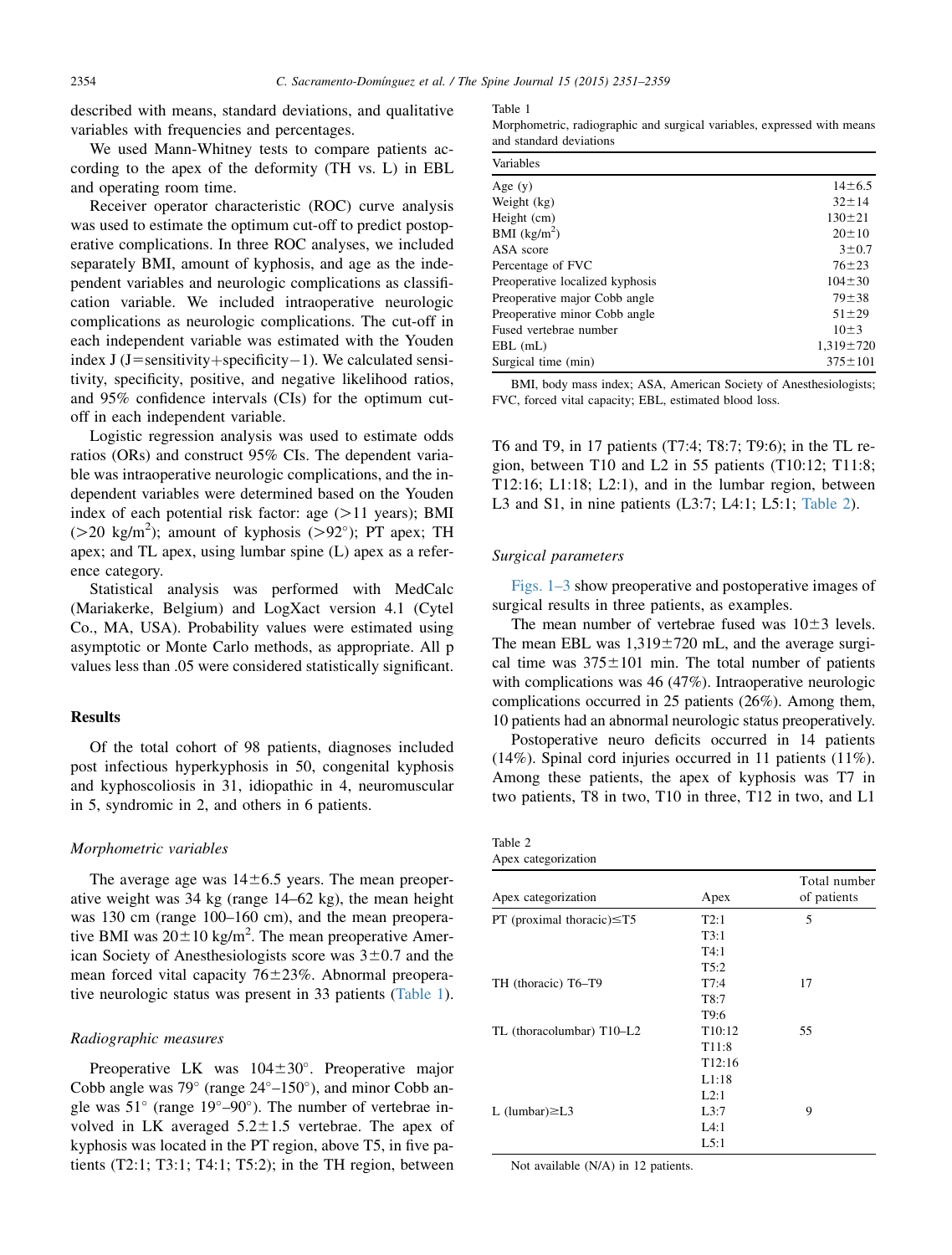

Fig. 1. A 12-year-old male congenital kyphosis patient had posterior spinal fusion T3–L1 and vertebral column resection T7, T8. Complications: transient loss of somatosensory evoked potentials. (A) Preoperative lateral view. (B) Preoperative lateral X-ray: localized kyphosis: T7-T11 101°. (C) Preoperative sagittal computed tomography scan. (D) Postoperative lateral X-ray. (E) Postoperative anteroposterior X-ray.

in one patient. In four patients, the deficit was transient. Seven patients progressed to permanent neuro deficits postoperatively, two patients (apex T8), two patients (apex T7), one patient (apex T10), one patient (apex T12), and one patient (apex L1) who remained paraplegic and died 2 years postoperatively.

Nerve root injuries occurred in three patients (3%), with the apex at T5, T9, and L3, and all three fully recovered at follow-up (Table 3).

Of the 25 patients with intraoperative neurologic complications, 10 patients had preoperatively abnormal neurologic status and of them, four patients had IONM



Fig. 2. A 14-year-old female congenital kyphosis patient had posterior spinal fusion from T8 to L4 and vertebral column resection T11–T12–L1. No complications, somatosensory evoked potentials/motor evoked potentials: normal. Preoperative kyphosis angle: T8-L3 115°. Postoperative kyphosis angle 45°. (Left and Right) Preoperative lateral view and postoperative lateral view.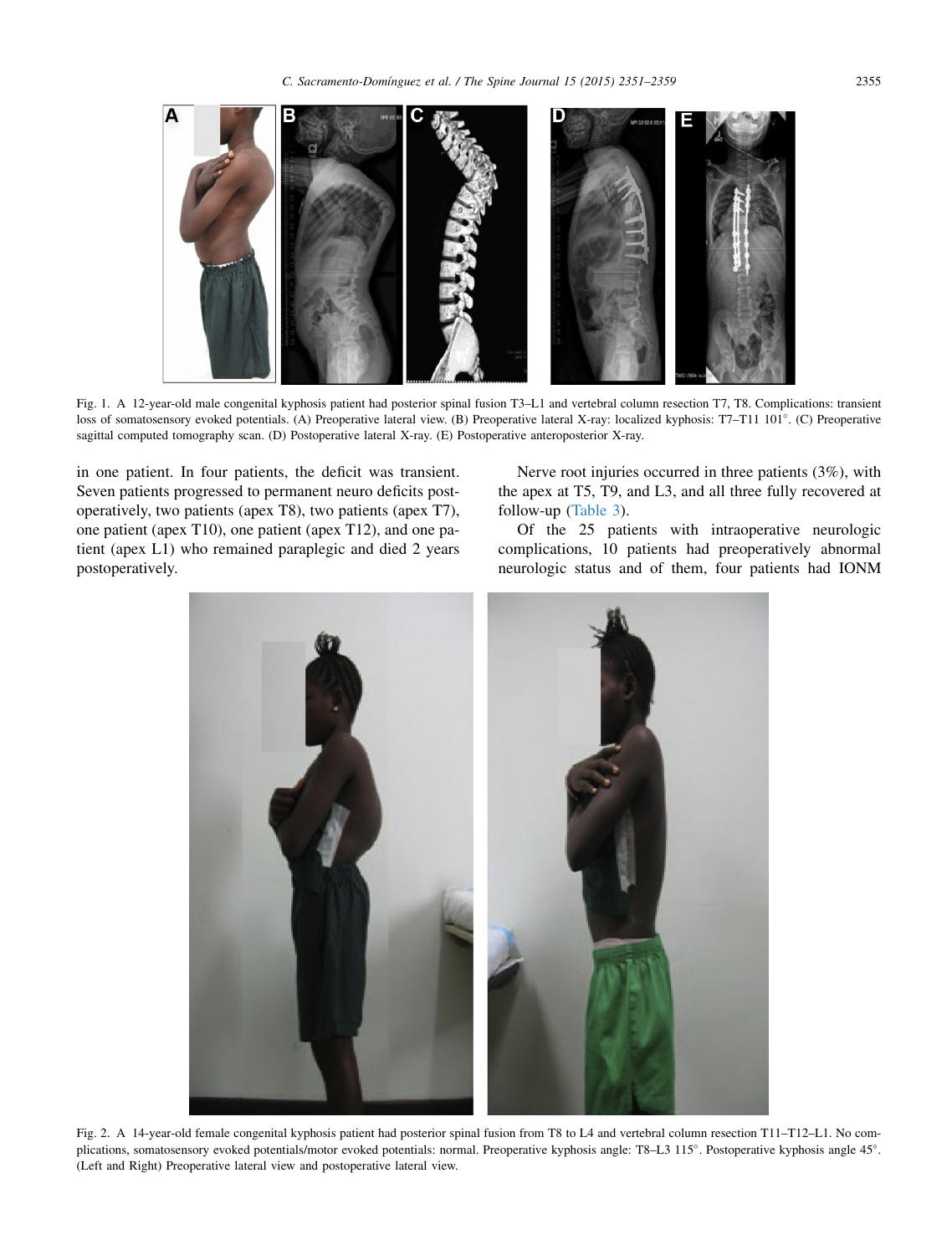

Fig. 3. A 19-year-old female congenital kyphoscoliosis patient had posterior spinal fusion T3–L3 and vertebral column resection T10, T11. Complications: temporary loss of somatosensory evoked potentials/motor evoked potentials. Preoperative localized kyphosis: T9-L2 160°. Postoperative localized kyphosis 100°. (Left and Right) Preoperative and postoperative views and posterior and lateral views.

changes, and six patients progressed to permanent neuro deficit postoperatively—two (apex T8), two (apex T7), one (apex T12) and one (apex L1).

Nine patients had complications related to the implants, and all required revision surgery. Seven patients had pleural tears during the costotransversectomies, repaired primarily in three patients, with two patients needing chest tube placement and two patients with postoperative atelectasis requiring reintubation. Four patients had deep infections.

Among them, three had wound drainage and were treated locally, and one patient required surgical treatment with irrigation and debridement. One patient had a tongue laceration, which healed uneventfully.

Revision surgery was required in 10 patients at the latest follow-up period, one related to surgical site infection and the others related to the implants (nine); three broken rods, two prominent implants, two proximal hook dislodgement, one cage dislodgement, and one proximal junctional failure.

Table 3 Intraoperative neurologic complications and postoperative neuro function

| Patients with<br><b>IONM</b> changes | Abnormal preoperative | Cord/conus level | Postoperative transient | Postoperative permanent | Postoperative transient |
|--------------------------------------|-----------------------|------------------|-------------------------|-------------------------|-------------------------|
| $\mbox{Case}\#$                      | neuro status $(Y/N)$  | injury (Y/N)     | cord injury $(Y/N)$     | cord injury (Y/N)       | root injury $(Y/N)$     |
|                                      | ${\bf N}$             | N                | N                       | N                       | Y                       |
| 2                                    | Y                     | N                | N                       | Y                       | N                       |
| 3                                    | Y                     | N                | N                       | Y                       | N                       |
|                                      | N                     | Y                | N                       | N                       | N                       |
| 5                                    | Y                     | Y                | N                       | N                       | N                       |
| 6                                    | N                     | Y                | N                       | N                       | N                       |
|                                      | Y                     | N                | N                       | Y                       | N                       |
| 8                                    | Y                     | N                | N                       | Y                       | N                       |
| 9                                    | N                     | N                | N                       | N                       | Y                       |
| 10                                   | Y                     | Y                | N                       | N                       | N                       |
| 11                                   | Y                     | Y                | N                       | N                       | N                       |
| 12                                   | N                     | Y                | N                       | N                       | N                       |
| 13                                   | N                     | Y                | N                       | N                       | N                       |
| 14                                   | N                     | N                | Y                       | N                       | N                       |
| 15                                   | Y                     | N                | N                       | Y                       | N                       |
| 16                                   | N                     | Y                | N                       | N                       | N                       |
| 17                                   | N                     | Y                | N                       | N                       | N                       |
| 18                                   | N                     | N                | Y                       | N                       | N                       |
| 19                                   | Y                     | N                | Y                       | N                       | N                       |
| 20                                   | N                     | N                | N                       | Y                       | N                       |
| 21                                   | N                     | N                | N                       | N                       | Y                       |
| 22                                   | Y                     | N                | N                       | Y                       | N                       |
| 23                                   | N                     | Y                | N                       | N                       | N                       |
| 24                                   | ${\bf N}$             | N                | Y                       | N                       | N                       |
| 25                                   | $\mathbf N$           | Y                | N                       | N                       | N                       |
| Total                                | 10                    | 11               | 4                       | 7                       | 3                       |

IONM, intraoperative neuromonitoring.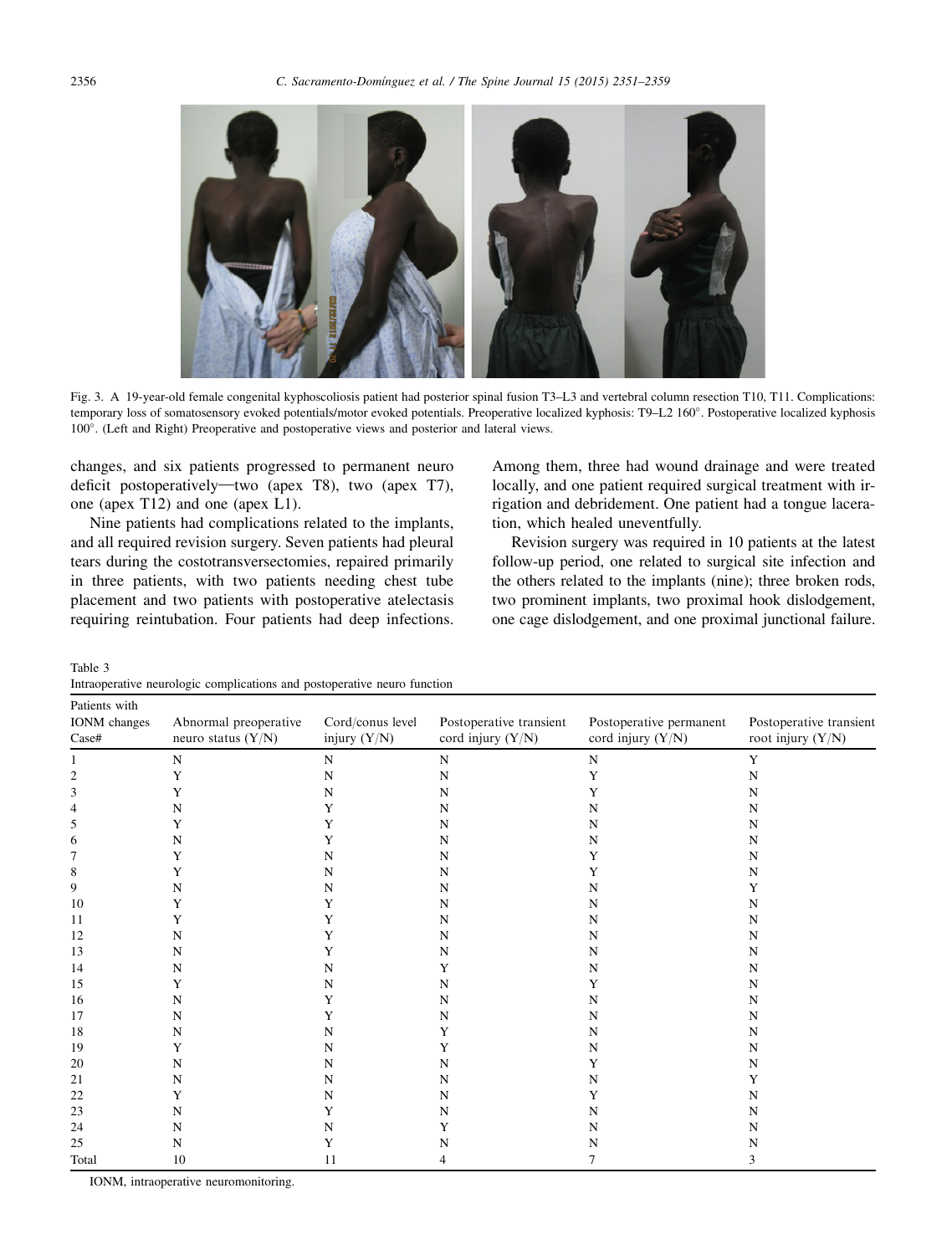Table 4 Goodness of fit using the optimal cut-off for age ( $>11$  years), BMI ( $>20$ ), and kyphosis ( $>92^{\circ}$ )

| Optimal<br>cut-off   | Sensitivity | 95% CI       | Specificity | 95% CI       | $+LR$ | 95% CI     | $-LR$ | 95% CI         |
|----------------------|-------------|--------------|-------------|--------------|-------|------------|-------|----------------|
| Age $>11$ y          | 76.00       | 54.9 to 90.6 | 49.32       | 37.4 to 61.3 | 1.50  | 1.1 to 2.1 | 0.49  | $0.2$ to $1.0$ |
| BMI>20               | 59.09       | 36.4 to 79.3 | 74.58       | 61.6 to 85.0 | 2.23  | 1.3 to 4.1 | 0.55  | $0.3$ to $0.9$ |
| Kyphosis $>92^\circ$ | 85.71       | 63.7 to 97.0 | 46.03       | 33.4 to 59.1 | 1.59  | 1.2 to 2.1 | 0.31  | $0.1$ to $0.9$ |

BMI, body mass index; CI, confidence interval; LR+, Positive likelihood ratio; LR-, Negative likelihood ratio.

No differences were found between patients with TH and L apex in EBL  $(p=.183)$  and operating room time  $(p=.80)$ . Only four patients had deep infections. With so few cases, we could not determine whether there was any association between the development of deep infection and the apex of the deformity.

#### Results of goodness of fit and logistic regression analysis

# Areas under ROC curves and goodness of fit of the cut-off using Youden index

The areas under the ROC curves were:  $BMI=0.71$  (95%)  $CI=0.594-0.801$ , p=.002), age=0.66 (95% CI=0.56–0.75,  $p=0.013$ ), and amount of kyphosis=0.64 (95% CI=0.54– 0.75,  $p = .019$ ; Table 4).

The optimal cut-offs for predicting complications using the Youden index were: age older than 11 years, BMI greater than 20, and kyphosis greater than 92°. These optimal cut-offs are summarized in Table 4, with corresponding indicators of goodness diagnosed.

#### Logistic regression analysis

Table 5 shows the logistic regression results. We included in the partial logistic regression models independent variables

#### Table 5

Partial logistic regression model to predict intraoperative neurologic complications

|                                                  | OR    | 95% CI              | p Value |
|--------------------------------------------------|-------|---------------------|---------|
| Model 1                                          |       |                     |         |
| Age categorized $(>11 \text{ y})$                | 3.047 | 1.184 to infinite   | .023    |
| Model 2                                          |       |                     |         |
| <b>BMI</b> categorized $(>20)$                   | 3.46  | 1.312 to infinite   | .015    |
| Model 3                                          |       |                     |         |
| <b>PT</b> apex (reference category:              | 53.33 | 0.228 to 373.148    | .28     |
| $L$ apex)                                        |       |                     |         |
| Model 4                                          |       |                     |         |
| <b>TH apex</b> (reference category: 101.30)      |       | 1.420 to infinite   | .037    |
| $L$ apex)                                        |       |                     |         |
| <b>Body mass index</b>                           | 1.92  | $1.110$ to infinite | .026    |
| Model 5                                          |       |                     |         |
| <b>TL</b> apex (reference category:<br>$L$ apex) | 2.23  | $0.360$ to infinite | 23      |
| Model 6                                          |       |                     |         |
| Kyphosis categorized<br>$(>92^{\circ})$          | 5.03  | 1.519 to infinite   | .008    |

OR, odds ratio; CI, confidence interval; BMI, body mass index; PT, proximal thoracic; TH, thoracic; TL, thoracolumbar.

such as age ( $>11$  years), BMI ( $>20$ ), kyphosis ( $>92^{\circ}$ ), and apex level (PT, TH, TL, and L) using intraoperative neurologic complications as the dependent variable. The results indicate that controlling for BMI (OR: 1.92, 95% CI=1.110– infinite;  $p=.026$ ), a TH apex is a predictor of intraoperative neurologic complications (OR: 101.30,  $95\%$  CI=1.420–infinite;  $p=.037$ ). Also, we observed that an age over 11 years (OR: 3.05, 95% CI=1.184–infinite;  $p=.023$ ) and a kyphosis greater than  $92^{\circ}$  (OR: 5.03, 95% CI=1.519–infinite;  $p=0.008$ ) were also predictors of intraoperative neurologic complications (Table 5).

We tested the potential confounding effect of the ''preoperative neurologic status,'' ''EBL,'' ''length of deformity apex,'' and ''time of preoperative neuro deficit''. To consider the aforementioned variables as confounders in the relationship between TH apex and neurologic complication, the potential confounding must be associated with the independent variable. The correlation results showed that TH apex was not associated with preoperative neurologic status  $(rho=0.18; p=.20)$ , EBL (0.46; p=.09), length of deformity apex (rho=0.12; p=.30), or time of preoperative neuro deficit  $(-0.48; \text{ p} = .06)$ .

# **Discussion**

The technique for performing a posterior-only VCR was initially described by Suk et al., and it was later, popularized by Lenke et al. and has been widely practiced among experienced spine surgeons, in the last decade. The surgical technique allows a controlled manipulation of both the anterior and posterior columns with adequate spinal column realignment for rigid deformities [10,11].

Complex spinal deformity surgery is technically demanding and carries substantial risks, therefore requiring a highly experienced surgical team. The complication rate in most reported series of PVCR is moderately high (59%) [9].

Surgeons treating patients with severe kyphosis or kyphoscoliosis must be conversant with three-column osteotomy techniques and must have had the requisite training and experience with handful of cases. Anesthetic support with total intravenous anesthetics and invasive monitoring to manage hypotensive episodes is critical. Intraoperative spinal cord monitoring with both transcranial motor evoked potentials and somatosensory evoked potentials are essential and the maintenance of normotensive anesthesia, and a mean arterial blood pressure greater than or equal to 80 mm Hg during the correction maneuver could avert major neurologic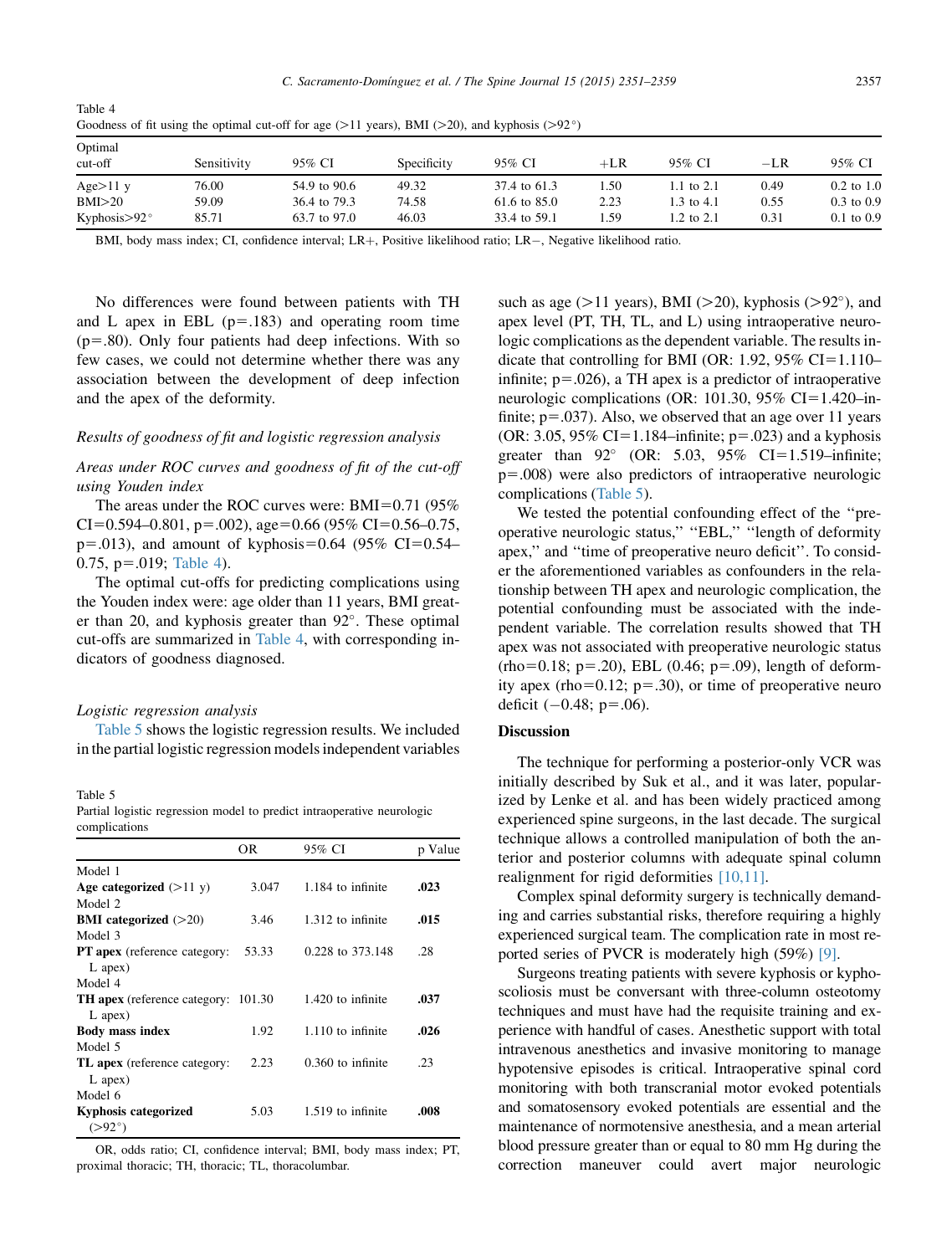complications. Nutritional optimization should be considered. Institution of appropriate dietary supplements improved the nutritional status of the malnourished patients in our series.

A 3D computed tomography is mandatory to fully understand the type of deformity one is dealing with. Intraspinal anomalies must be ruled out with whole spine magnetic resonance imaging. A thorough neurologic evaluation is also necessary to obtain baseline neurologic function.

Neurologic complications can be transient nerve root injuries due to the excessive retraction of nerve roots during resection of the vertebral body or a cord injury from diminished vascular supply to the cord, cord impingement due to subluxation of the spinal column during the osteotomy, or overshortening of the spinal cord during closure of the vertebrectomy gap. Other authors have reported the benefit of temporarily clamping the segmental vessels before definitive ligation to determine the potential neurologic consequence based on the IONM. Under such circumstances, one can try to preserve the segmental vessels or at least only sacrifice them unilaterally. However, this was not the practice for the series reported [12].

The rate of total complications in the present study was 47%, with 26% being intraoperative neurologic complications. In our study, 11 patients had post operative neuro deficits from spinal cord injury: seven resulting in permanent deficits (six of these patients had preoperatively abnormal neurologic status), four patients resulting in transient deficits with complete recovery at follow-up, and one patient with postoperative paraplegia who died 2 years after the operation. Root injury occurred in three patients, will all being transient.

Minimizing the complications and optimizing outcomes are the main goals in complex spine deformity surgery. Although potential risk factors have been reported, there is still an overall lack of information about the independent risk factors for neurologic complications after PVCR. A better understanding of the influence of the level of the apex of the kyphotic deformity on the development of complications was the purpose of our study.

Our results suggested that, when adjusted for the same BMI, performing a PVCR in a kyphotic deformity with the apex at the TH (T6–T9) region has an increased neurologic risk compared with resections at other spinal levels (ie, TL and L). Usually, in acute kyphotic deformity, the spinal cord is stretched and compressed against the anterior angular gibbus. In the middle and upper TH regions, the segmental blood supply to the spinal cord is tenuous, and the diameter of spinal canal is narrowest; hence, the cord is less mobile, which may render it less tolerant to any manipulation. To perform a PVCR in the TH region carries implicit interference in the segmental arteries and therefore in the blood supply to the spinal cord, which may compromise the cord function, especially in the TH region (T6– T9), and additionally, a higher risk of neurologic complication may exist if the neurologic status is abnormal preoperatively.

Currently, underweight, malnourished, and respiratory compromised patients are placed in halo gravity traction for a minimum of 60 days and given enteral nutritional supplements to aid in weight gain and breathing. The longterm traction helps stretch the periapical regions of the deformity gradually and ''train the cord'' to tolerate stretching. Traction weight of 50% body weight is the target for the first 4 weeks and maintained thereafter.

For kyphoscoliosis, the procedure can be performed in a single stage if completed in less than 8 hours. However if the exposure, placement of implants, and posterior column osteotomies take too long and the patient has lost more than half of their blood volume, the procedure is stopped, a temporary rod placed and the second stage done 3 days to a week later.

Any gap greater than 1 cm left open after the resection is protected with long strips of rib graft. A third or fourth rod is applied to the permanent rods to reinforce the posterior construct or tension band. If a large anterior gap is difficult to bridge with a mesh cage, the gap is left open and secondary graft augmentation is performed in a second stage from an anterior approach.

In the recovery room, mean arterial blood pressure is kept above 80 mm Hg, and hourly neuro checks are done for the first 8 hours, then every 4 hours for the subsequent 8 hours, and every 8 hours thereafter. Hemoglobin is kept above 10 intraoperatively and postoperatively and INR (International Normalized Ratio for Blood Clotting) also kept below 1.2 with plasma infusion as necessary to avoid hematoma formation.

To the best of our knowledge, this is the largest series of young and pediatric kyphoscoliosis and acute kyphotic deformity patients treated with a PVCR from a single institution where resources are also limited. In addition, we are not aware of any other study that has evaluated the relationship of the level of apex of kyphosis and the complications occurring during and after the surgical procedure.

A limitation of our study is that only 25 intraoperative neurologic events occurred, and this allowed us to include only one to two variables in each logistic regression model in a multivariate manner to control, jointly, the confounding effect of those variables classically associated with complications (age, BMI, and amount of kyphosis).

#### **Conclusions**

Posterior vertebral column resection for severe spinal deformity is technically demanding and carries a substantial risk. Pure hyperkyphosis is usually an extremely rigid sharp angular deformity due to an infectious or congenital etiology. Establishing surgical risk based on the apex level of kyphosis, can guide surgeons in their preoperative planning and surgical management of severe angular kyphosis deformity to minimize the potential for neurologic complications. The apex is a variable that might influence the occurrence of neurologic complications and that the TH apex